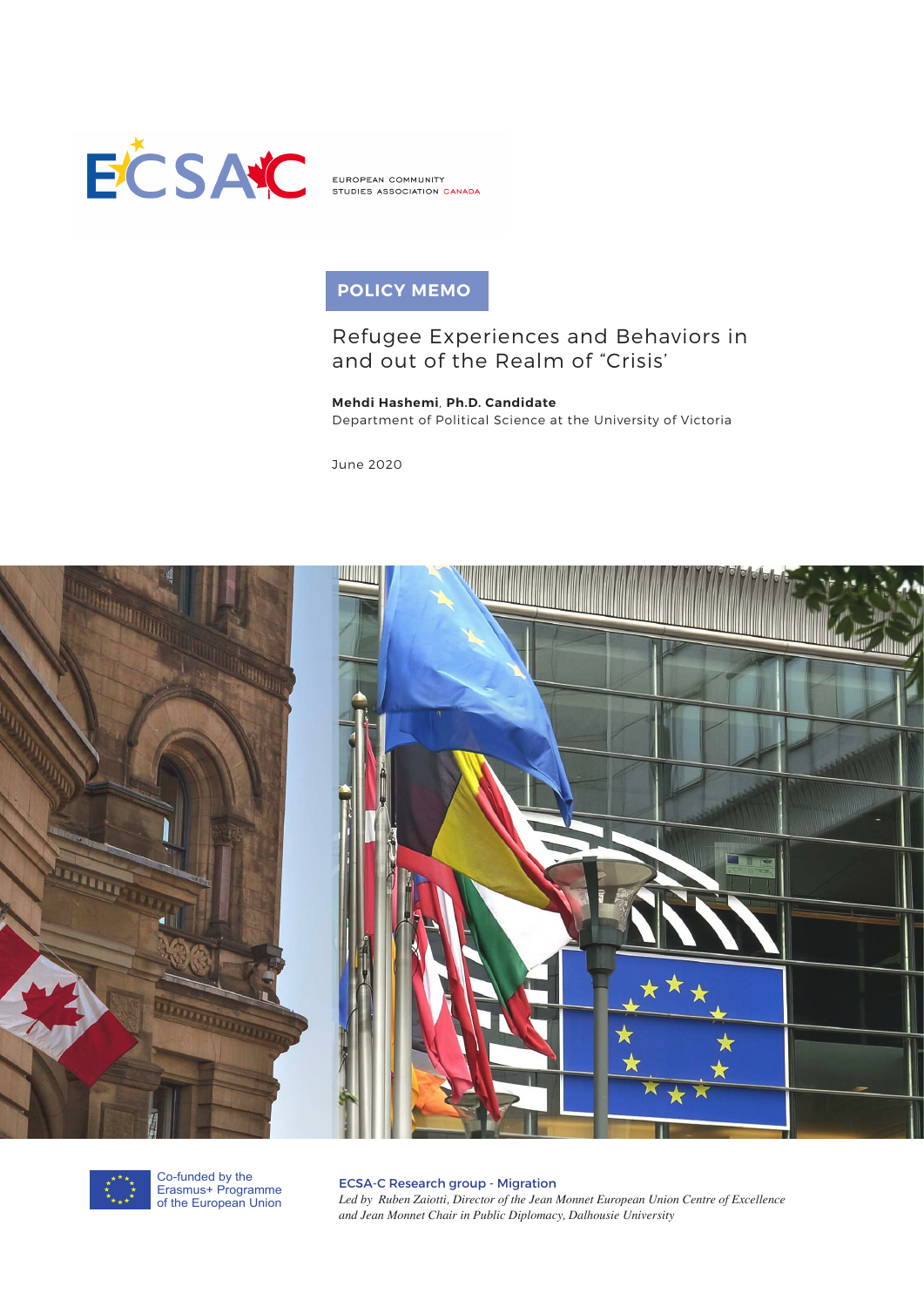

**ELIBOREAN COMMUNITY** 

## **POLICY MEMO**

## Refugee Experiences and Behaviors in and out of the Realm of "Crisis'

#### **Mehdi Hashemi**

Ph.D. Candidate, Department of Political Science at the University of Victoria

June 2020

#### ECSA-C Research group - Migration

*Led by Ruben Zaiotti, Director of the Jean Monnet European Union Centre of Excellence and Jean Monnet Chair in Public Diplomacy, Dalhousie University*

#### **Executive Summary**

In the past few years, the international community has faced several conflicts resulting in record high 79.5 million individuals seeking humanitarian protection within or outside of their home countries. While some refugee populations have been constructed as a refugee 'crisis,' others have not received similar public attention and recognition. This policy memo is based on a study that explores the effects that the discursive construction of 'refugee crises' has on refugees that are linked to a 'crisis' and those who are not. Utilizing a combination of a review of related studies, a discourse analysis, and interviews with refugees, this study finds the following: First, refugees actively follow and respond to public discourses. Such discourses affect refugees' decisions, such as choosing country of asylum or resettlement when possible, throughout their journeys. The other side of the same coin is that refugee 'crisis' constructions often negatively influence experiences refugees (whether linked to a 'crisis' or not) because it portrays them as a 'burden,' 'problem,' or 'crisis.' Such portrayals have negative effects on the mental wellbeing of refugees and add to the already extremely challenging circumstances that they face.

Considering these findings, this policy memo puts forth the following recommendation: Given the impact of policy discourses on refugee experiences, imposing a sense of being a 'burden,' 'problem,' or 'crisis' through constructions of refugee 'crisis' adds to the challenges that refugees face throughout their journeys. Therefore, shifting away from such discourses to more humanitarian and internationalist discourses can considerably contribute to refugees' mental and social wellbeing. This shift will require the framing of refugees as capable individuals in extraordinary circumstances needing humanitarian assistance, instead of people causing a 'problem' or 'crisis.' This alternative way of framing refugees in public discourse can play a key role in empowering refugees and allowing them to have a faster and smoother integration in their host countries.

#### **The Policy Memo**

#### *Background / Research Question / Policy Issue*

After an unprecedented 670,000 forced migrants arrived in Europe in 2015, the phrase 'refugee crisis' or its variations, such as migrant or migration 'crisis' or Syrian refugee 'crisis,' started to gain momentum in public discourses. Jean-Claude Junker, the European Commission President, and Angela Merkel, the German Chancellor, initiated the Brussels summit to discuss the 'refugee crisis' in October 2015. This summit was followed by an international summit at the United Nations (General Assembly High-Level Meeting on Large Movements of Refugees and Migrants) in September 2016 to serve a similar purpose on a global level.

In that moment, refugees, mostly those on the European borders, were constructed as a refugee 'crisis.' Despite the diversity of these refugees in terms of their countries of origin, the 'crisis' was overwhelmingly associated with the Syrian civil war. Meanwhile, there were other refugee populations as well. First, there were Syrian refugees who fled their country prior to 2015 and resided in Lebanon, Turkey, or other neighboring countries. According to the United Nations High Commissioner for Refugees (UNHCR), there were 3.8 million Syrians who had already fled their country by the end of 2014. Second, according to the UNHCR, while more than half (54%) of all refugees worldwide in 2015 came from just three countries of Syria (4.9 million), Afghanistan (2.7 million), and Somalia (1.1 million), still a significant number of them came from countries that were not in the spotlight. This overview suggests that two general refugee populations can be identified. The first population is composed of those associated with the 2015 refugee 'crisis' and largely connected to the Syrian civil war and the European borders. The second population, on the other hand, is composed of refugees who are 1) from nationalities other than Syrian,



Co-funded by the Erasmus+ Programme of the European Union

The European Commission support for the production of this publication does not constitute an endorsement of the contents which reflects the views only of the authors, and the Commission cannot be held responsible for any use which may be made of the information contained therein.

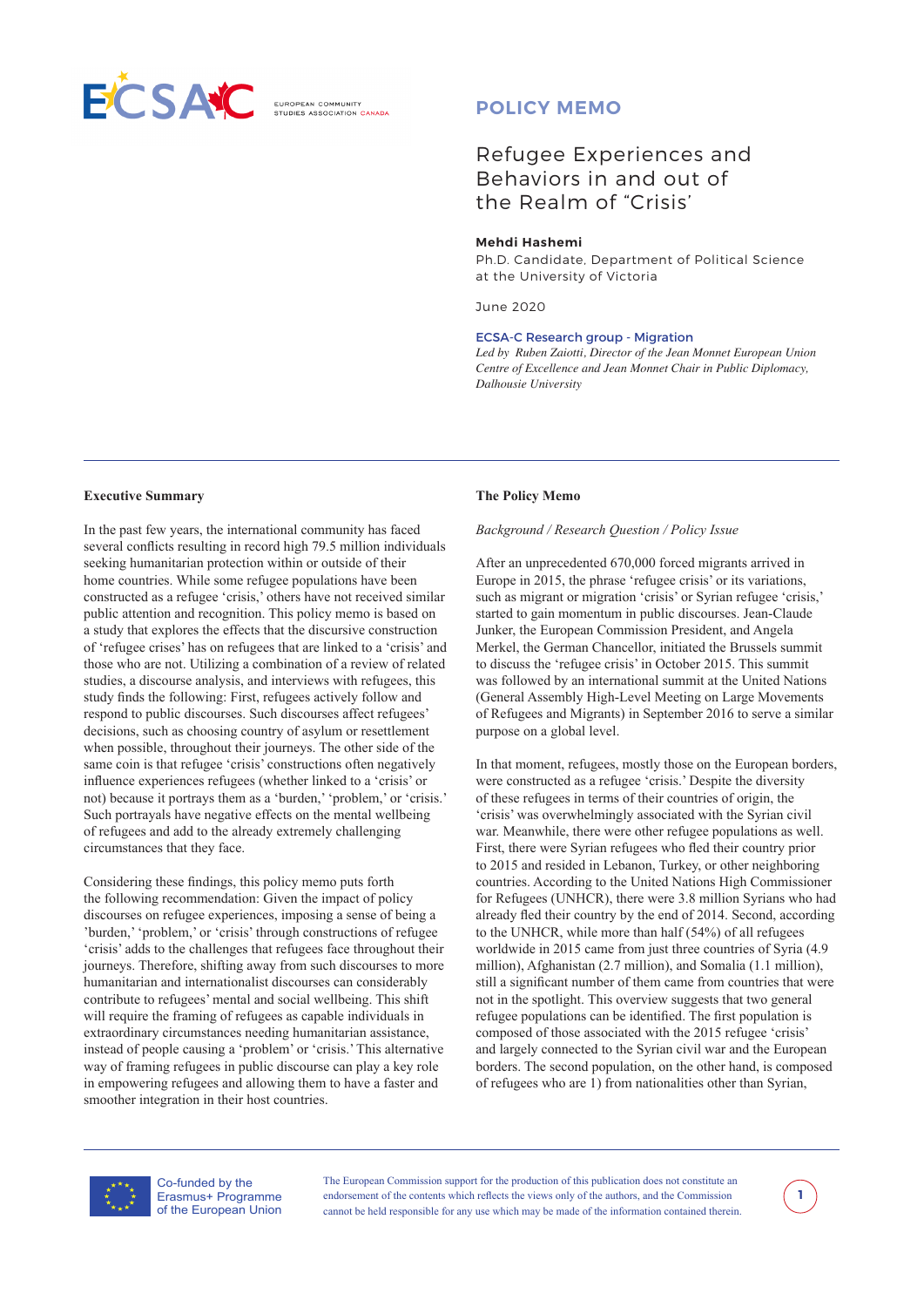

**ELIBOREAN COMMUNITY** 

## **POLICY MEMO**

Refugee Experiences and Behaviors in and out of the Realm of "Crisis' **Mehdi Hashemi** 

2) present in geographical locations other than the European borders, 3) and from Syria or other refugee originating countries leaving their home prior to 2015.

This context invites a few questions. First, why the refugee movements were framed as a 'crisis' in 2015 while the number of refugees world-wide was already on the rise, mostly as a result of the Syrian civil war, starting in 2012? Second, what was the nature of the refugee 'crisis' constructions in the media and decision-making circles? How were the refugee movements framed? Finally, and perhaps most importantly, how did such constructions affect experiences and behaviors of refugees themselves? In particular, with respect to the last question, this policy memo suggests considering refugee policies with a strong view to the actual experiences of refugees and the challenges they face in their daily lives. The policy challenge here is the introduction and incorporation of a refugee policy that reflects the experiences of refugees.

#### *Methodology/data*

This policy memo is based on a research project that is centered on a comparative case study of refugee movements that are or are not linked to a crisis. It utilizes a combination of a review of related studies, a discourse analysis, and interviews with refugees. For the literature review, both crisis and refugee experience/behavior literatures are examined (Keller 1975, Boswell 2002, Lindley 2014, Alcade 2016, and Triandafyllidou 2018).The discourse analysis examines the statements released at the end of 2015 and 2016 international summits on refugees and news articles on the front page of the following eight newsletters: the Guardian, the New York Times, the USA Today, the Globe and Mail, and the Sun, as well as Asharq Al-Awsat and Zaman Today. Finally, and perhaps most importantly, this study relies on interviews with current or past Syrian and Iranian refugees residing in Canada.

#### *Key findings / policy options*

The 2015 refugee 'crisis' was sparked by the perception that the established European structures and policies were inadequate to attend to what was depicted as an emergency. The discourse analysis of the aforementioned international summits and newspapers suggests that the refugee crisis was constructed in response to the arrival of large groups of refugees at European borders in 2015, not the displacement of a significant number of

Syrians since the outbreak of war. Given the centrality of the state in shaping the meaning of refugee 'crisis' and the key role of states in dealing with refugee movements, the construction of a refugee 'crisis' discourses can have a direct impact on the experience and behavior of refugees. Such constructions can influence the resources available to refugees; depending on the policies adopted by each state, whether borders are open or closed, refugees are confronted with a particular set of opportunities or restrictions throughout their journeys. Within this context, there appears to be further restrictions on already limited resources such as access to refugee status and resettlement.

Contrary to the classic portrayal of refugees as bare victims, refugees actively interact with refugee-related developments, which can potentially influence their journeys, through personal networks, social media, and other means of communication. This finding is supported by both the discourse analysis and the interviews. A majority of the participants, who were refugees in Lebanon or Turkey in 2015, believed that the construction of refugee 'crisis' discourses in the media, coinciding with the presence of a large number of refugees on European borders, had a direct impact on their experiences and decisions. Esma, a Syrian refugee in Lebanon waiting to resettle to Germany, remembers that the process of her family's resettlement to Germany was stopped as the European Union appeared to be overwhelmed at that moment in time. Nazanin, an Iranian refugee in Turkey waiting to resettle in Canada, stated that her family's resettlement was delayed for months due to the shift of the international attention to the situation at the European borders.

After Merkel announced Germany's open door policy - "Wir schaffen es – We can do it" -, it is recorded in the media that refugees on European borders were trying to reach Germany while chanting "Germany, Germany, we are coming." Hassan, a Syrian refugee, mentioned that while waiting for resettlement from Lebanon, he unsuccessfully tried to go to Germany because according to his personal networks and the media, the German government was more open and welcoming towards refugees. The overarching theme of this study is that refugees are directly impacted by the developments that are constructed as a refugee 'crisis' and that they actively interact with and maneuver along the restrictions or opportunities that may be placed on their paths. Additionally, nearly all participants stated that refugee 'crisis' discourses gave them the sense that they are a burden for their host countries, a feeling that has had negative impact on their mental wellbeing and stands out when they reflect on their journey.



Co-funded by the Erasmus+ Programme of the European Union

The European Commission support for the production of this publication does not constitute an endorsement of the contents which reflects the views only of the authors, and the Commission cannot be held responsible for any use which may be made of the information contained therein.